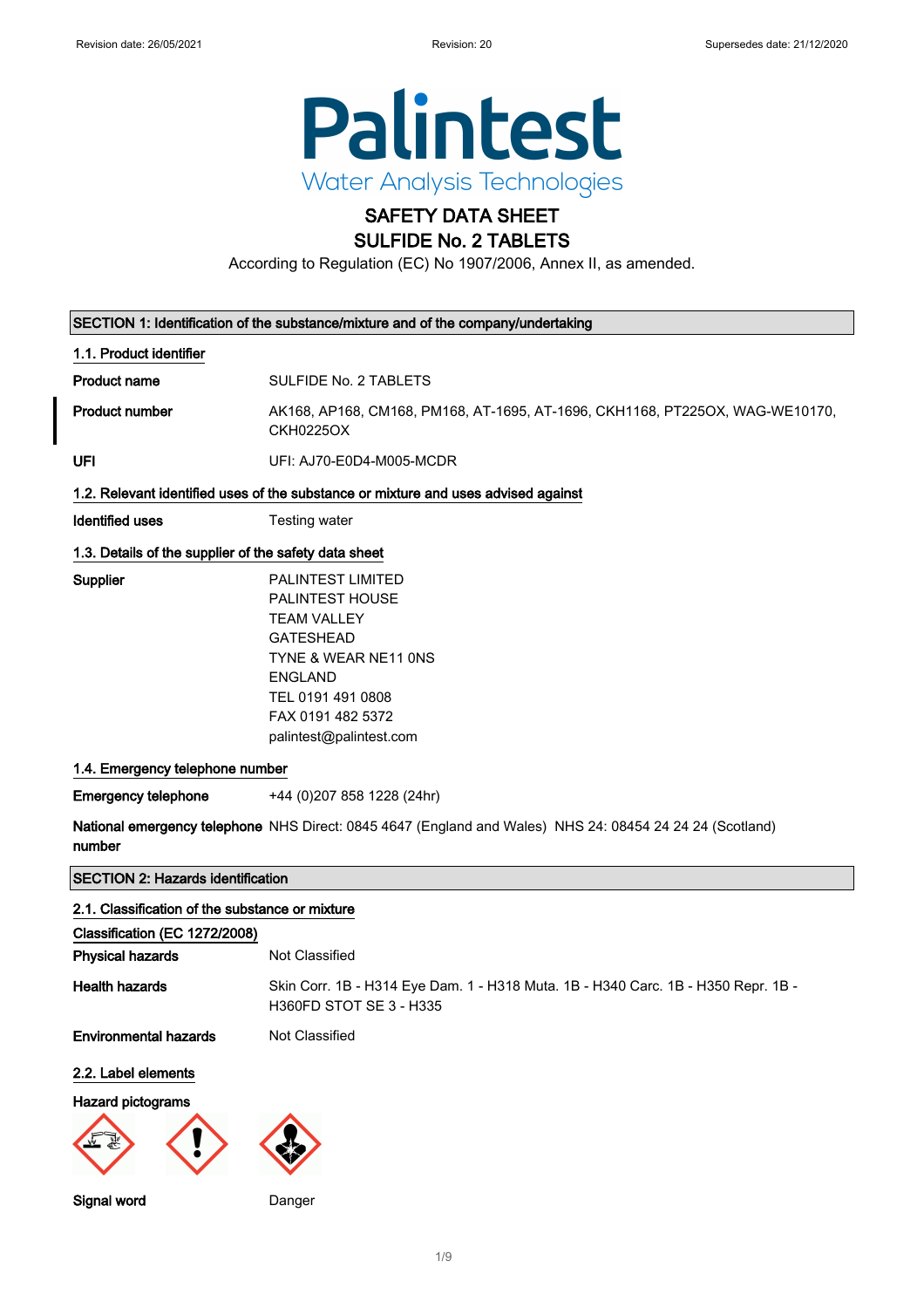| <b>Hazard statements</b>                  | H314 Causes severe skin burns and eye damage.<br>H335 May cause respiratory irritation.<br>H340 May cause genetic defects.<br>H350 May cause cancer.<br>H360FD May damage fertility. May damage the unborn child.<br>EUH208 Contains POTASSIUM DICHROMATE. May produce an allergic reaction.                                                                                                                                                                                                                                                                                                                                                                                                                                                                        |
|-------------------------------------------|---------------------------------------------------------------------------------------------------------------------------------------------------------------------------------------------------------------------------------------------------------------------------------------------------------------------------------------------------------------------------------------------------------------------------------------------------------------------------------------------------------------------------------------------------------------------------------------------------------------------------------------------------------------------------------------------------------------------------------------------------------------------|
| <b>Precautionary statements</b>           | P280 Wear protective gloves/ protective clothing/ eye protection/ face protection.<br>P301+P330+P331 IF SWALLOWED: Rinse mouth. Do NOT induce vomiting.<br>P303+P361+P353 IF ON SKIN (or hair): Take off immediately all contaminated clothing.<br>Rinse skin with water or shower.<br>P305+P351+P338 IF IN EYES: Rinse cautiously with water for several minutes. Remove<br>contact lenses, if present and easy to do. Continue rinsing.<br>P312 Call a POISON CENTRE/doctor if you feel unwell.<br>P501 Dispose of contents/ container in accordance with local regulations.                                                                                                                                                                                      |
| Contains                                  | POTASSIUM HYDROGENSULPHATE, BORIC ACID, POTASSIUM DICHROMATE                                                                                                                                                                                                                                                                                                                                                                                                                                                                                                                                                                                                                                                                                                        |
| Supplementary precautionary<br>statements | P201 Obtain special instructions before use.<br>P202 Do not handle until all safety precautions have been read and understood.<br>P260 Do not breathe vapour/ spray.<br>P261 Avoid breathing vapour/ spray.<br>P264 Wash contaminated skin thoroughly after handling.<br>P271 Use only outdoors or in a well-ventilated area.<br>P304+P340 IF INHALED: Remove person to fresh air and keep comfortable for breathing.<br>P308+P313 IF exposed or concerned: Get medical advice/ attention.<br>P310 Immediately call a POISON CENTER/ doctor.<br>P321 Specific treatment (see medical advice on this label).<br>P363 Wash contaminated clothing before reuse.<br>P403+P233 Store in a well-ventilated place. Keep container tightly closed.<br>P405 Store locked up. |

## 2.3. Other hazards

This substance is not classified as PBT or vPvB according to current EU criteria.

## SECTION 3: Composition/information on ingredients

| 3.2. Mixtures                                                                          |                      |                                                      |
|----------------------------------------------------------------------------------------|----------------------|------------------------------------------------------|
| <b>POTASSIUM HYDROGENSULFATE</b>                                                       |                      | 60-80%                                               |
| CAS number: 7646-93-7                                                                  | EC number: 231-594-1 | REACH registration number: N/A                       |
| <b>Classification</b><br>Skin Corr. 1B - H314<br>Eye Dam. 1 - H318<br>STOT SE 3 - H335 |                      |                                                      |
| <b>ADIPIC ACID</b>                                                                     |                      | 10-20%                                               |
| CAS number: 124-04-9                                                                   | EC number: 204-673-3 | REACH registration number: 01-<br>2119457561-38-XXXX |
| Classification<br>Eye Irrit. 2 - H319                                                  |                      |                                                      |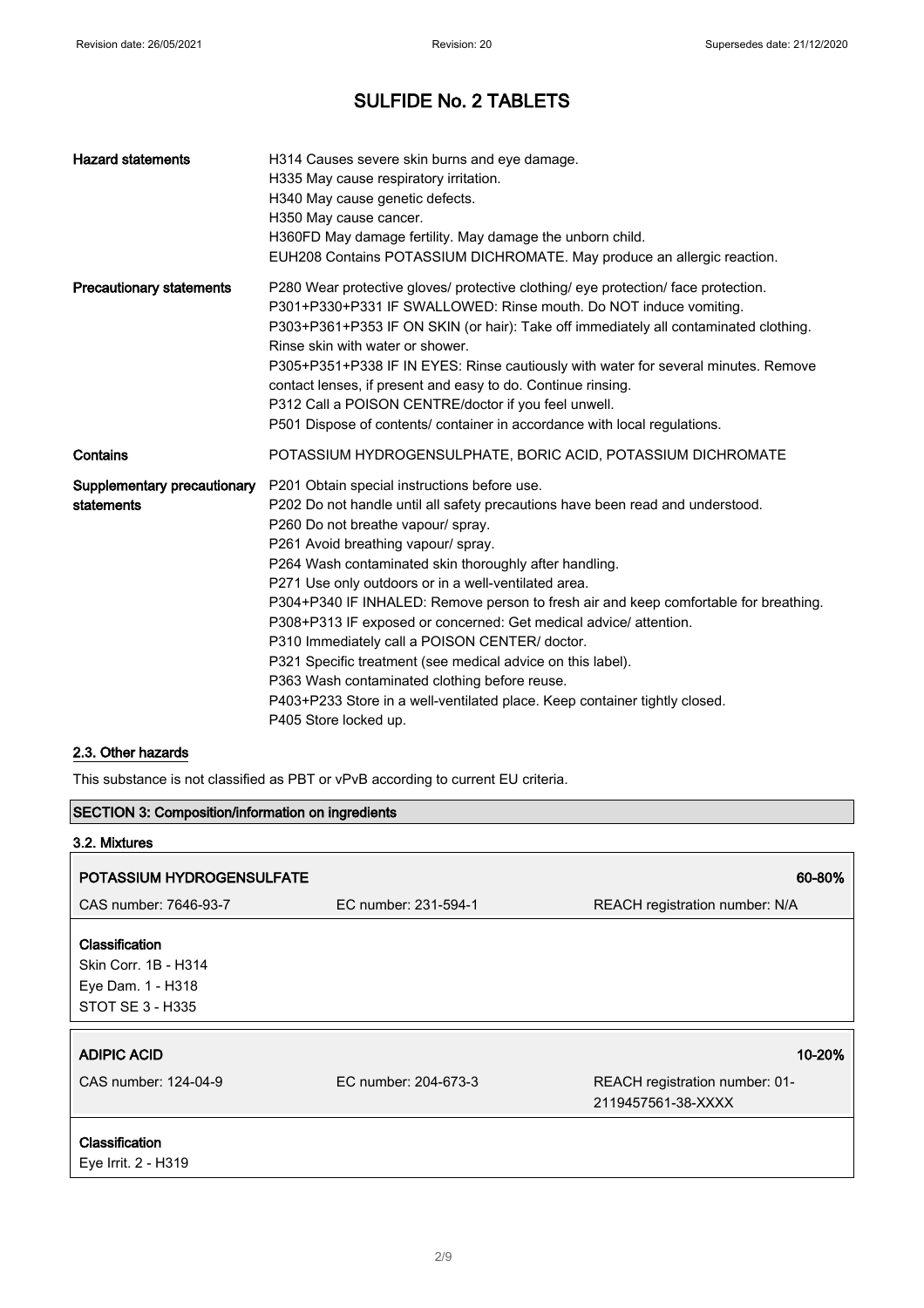## BORIC ACID 10-20%

CAS number: 10043-35-3 EC number: 233-139-2 REACH registration number: 01-

Substance of very high concern (SVHC).This product is/contains a substance that is included in REGULATION (EC) No 1907/2006 (REACH) ANNEX XVII - RESTRICTIONS ON THE MANUFACTURE, PLACING ON THE MARKET AND USE OF CERTAIN DANGEROUS SUBSTANCES, MIXTURES AND ARTICLES.

## Classification

Repr. 1B - H360FD

## POTASSIUM DICHROMATE <0.5%

CAS number: 7778-50-9 EC number: 231-906-6 REACH registration number: 01- 2119454792-32-XXXX

2119486683-25-XXXX

M factor (Acute) = 1

Substance of very high concern (SVHC).This product is/contains a substance that is included in REGULATION (EC) No 1907/2006 (REACH) ANNEX XIV - LIST OF SUBSTANCES SUBJECT TO AUTHORISATION.

#### Classification

Ox. Sol. 2 - H272 Acute Tox. 3 - H301 Acute Tox. 4 - H312 Acute Tox. 2 - H330 Skin Corr. 1B - H314 Eye Dam. 1 - H318 Resp. Sens. 1 - H334 Skin Sens. 1 - H317 Muta. 1B - H340 Carc. 1B - H350 Repr. 1B - H360FD STOT SE 3 - H335 STOT RE 1 - H372 Aquatic Acute 1 - H400 Aquatic Chronic 1 - H410

SECTION 4: First aid measures

The Full Text for all R-Phrases and Hazard Statements are Displayed in Section 16.

| Composition comments | This product contains a substance that is a SVHC. This product is/contains a substance that |  |
|----------------------|---------------------------------------------------------------------------------------------|--|
|                      | is included in REGULATION (EC) No 1907/2006 (REACH) ANNEX XIV - LIST OF                     |  |
|                      | SUBSTANCES SUBJECT TO AUTHORISATION.                                                        |  |

# 4.1. Description of first aid measures Inhalation **Infinity Contains Unlikely route of exposure as the product does not contain volatile substances. Ingestion Rinse mouth thoroughly with water. Get medical attention immediately.**

Skin contact **Wash skin thoroughly with soap and water.** Get medical attention promptly if symptoms occur after washing. Eye contact **Rinse immediately with plenty of water. Remove any contact lenses and open eyelids wide** 

apart. Continue to rinse for at least 15 minutes. Get medical attention if irritation persists after washing. Show this Safety Data Sheet to the medical personnel.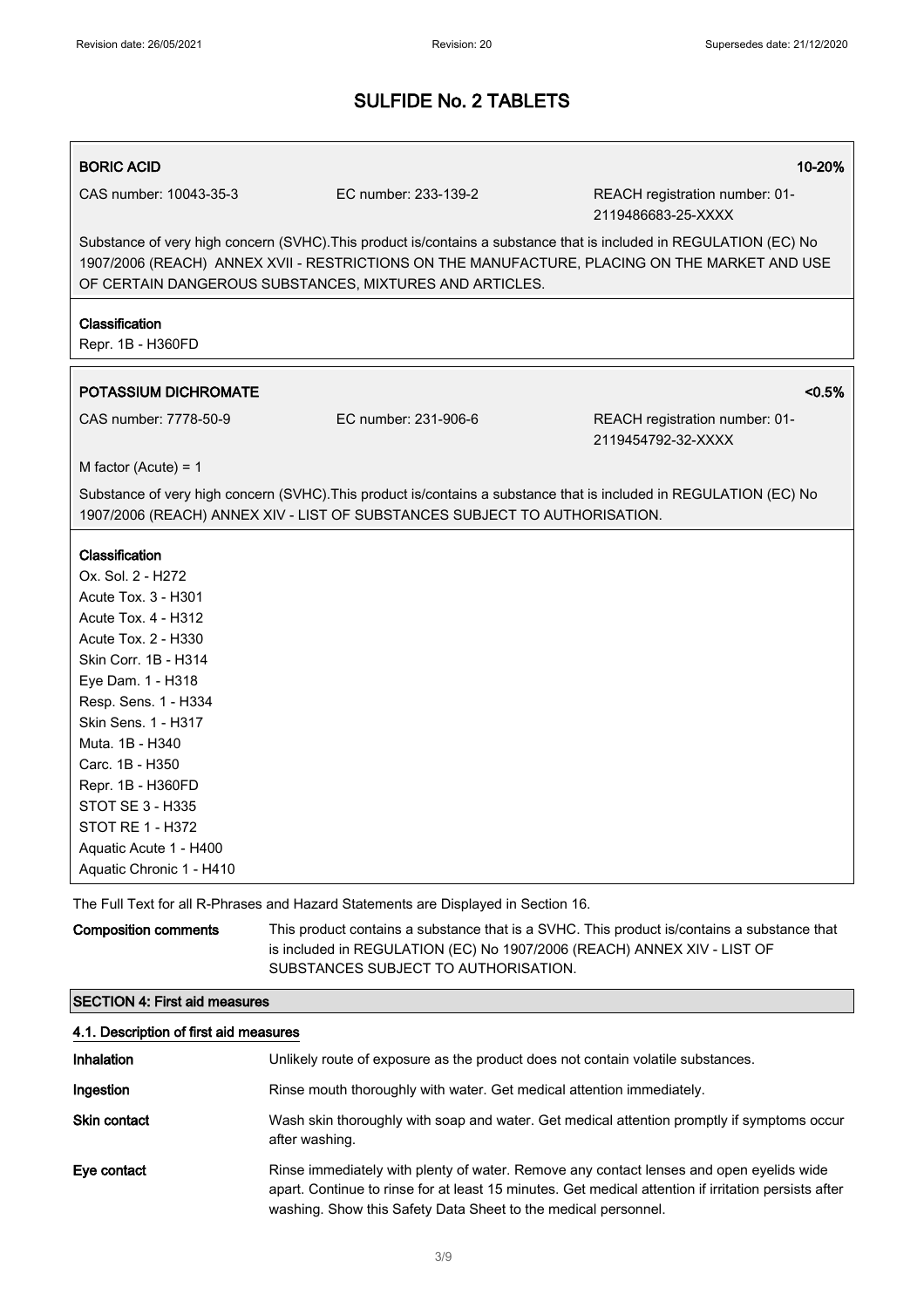## 4.2. Most important symptoms and effects, both acute and delayed

| <b>General information</b>                                 | The severity of the symptoms described will vary dependent on the concentration and the<br>length of exposure.                                                                                                                                                                                                               |
|------------------------------------------------------------|------------------------------------------------------------------------------------------------------------------------------------------------------------------------------------------------------------------------------------------------------------------------------------------------------------------------------|
| Inhalation                                                 | May cause respiratory system irritation.                                                                                                                                                                                                                                                                                     |
| Ingestion                                                  | May cause chemical burns in mouth and throat. May cause stomach pain or vomiting. May<br>damage fertility if swallowed. May damage the unborn child if swallowed. May cause cancer.<br>Known or suspected mutagen.                                                                                                           |
| <b>Skin contact</b>                                        | May cause serious chemical burns to the skin.                                                                                                                                                                                                                                                                                |
| Eye contact                                                | May cause blurred vision and serious eye damage.                                                                                                                                                                                                                                                                             |
|                                                            | 4.3. Indication of any immediate medical attention and special treatment needed                                                                                                                                                                                                                                              |
| Notes for the doctor                                       | Treat symptomatically.                                                                                                                                                                                                                                                                                                       |
| <b>SECTION 5: Firefighting measures</b>                    |                                                                                                                                                                                                                                                                                                                              |
| 5.1. Extinguishing media                                   |                                                                                                                                                                                                                                                                                                                              |
| Suitable extinguishing media                               | Use fire-extinguishing media suitable for the surrounding fire.                                                                                                                                                                                                                                                              |
| 5.2. Special hazards arising from the substance or mixture |                                                                                                                                                                                                                                                                                                                              |
| Hazardous combustion<br>products                           | Heating may generate the following products: Toxic and corrosive gases or vapours.                                                                                                                                                                                                                                           |
| 5.3. Advice for firefighters                               |                                                                                                                                                                                                                                                                                                                              |
| Protective actions during<br>firefighting                  | No specific firefighting precautions known.                                                                                                                                                                                                                                                                                  |
| <b>SECTION 6: Accidental release measures</b>              |                                                                                                                                                                                                                                                                                                                              |
|                                                            | 6.1. Personal precautions, protective equipment and emergency procedures                                                                                                                                                                                                                                                     |
| <b>Personal precautions</b>                                | Wear protective clothing as described in Section 8 of this safety data sheet.                                                                                                                                                                                                                                                |
| 6.2. Environmental precautions                             |                                                                                                                                                                                                                                                                                                                              |
| <b>Environmental precautions</b>                           | Not considered to be a significant hazard due to the small quantities used. However, large or<br>frequent spills may have hazardous effects on the environment.                                                                                                                                                              |
| 6.3. Methods and material for containment and cleaning up  |                                                                                                                                                                                                                                                                                                                              |
| Methods for cleaning up                                    | Absorb in vermiculite, dry sand or earth and place into containers. Wear suitable protective<br>equipment, including gloves, goggles/face shield, respirator, boots, clothing or apron, as<br>appropriate. Collect and place in suitable waste disposal containers and seal securely. For<br>waste disposal, see Section 13. |
| 6.4. Reference to other sections                           |                                                                                                                                                                                                                                                                                                                              |
| Reference to other sections                                | Wear protective clothing as described in Section 8 of this safety data sheet.                                                                                                                                                                                                                                                |
| <b>SECTION 7: Handling and storage</b>                     |                                                                                                                                                                                                                                                                                                                              |
| 7.1. Precautions for safe handling                         |                                                                                                                                                                                                                                                                                                                              |
| <b>Usage precautions</b>                                   | Good personal hygiene procedures should be implemented.                                                                                                                                                                                                                                                                      |
|                                                            | 7.2. Conditions for safe storage, including any incompatibilities                                                                                                                                                                                                                                                            |
| <b>Storage precautions</b>                                 | Keep separate from food, feedstuffs, fertilisers and other sensitive material. Store in tightly-                                                                                                                                                                                                                             |
|                                                            | closed, original container in a dry and cool place.                                                                                                                                                                                                                                                                          |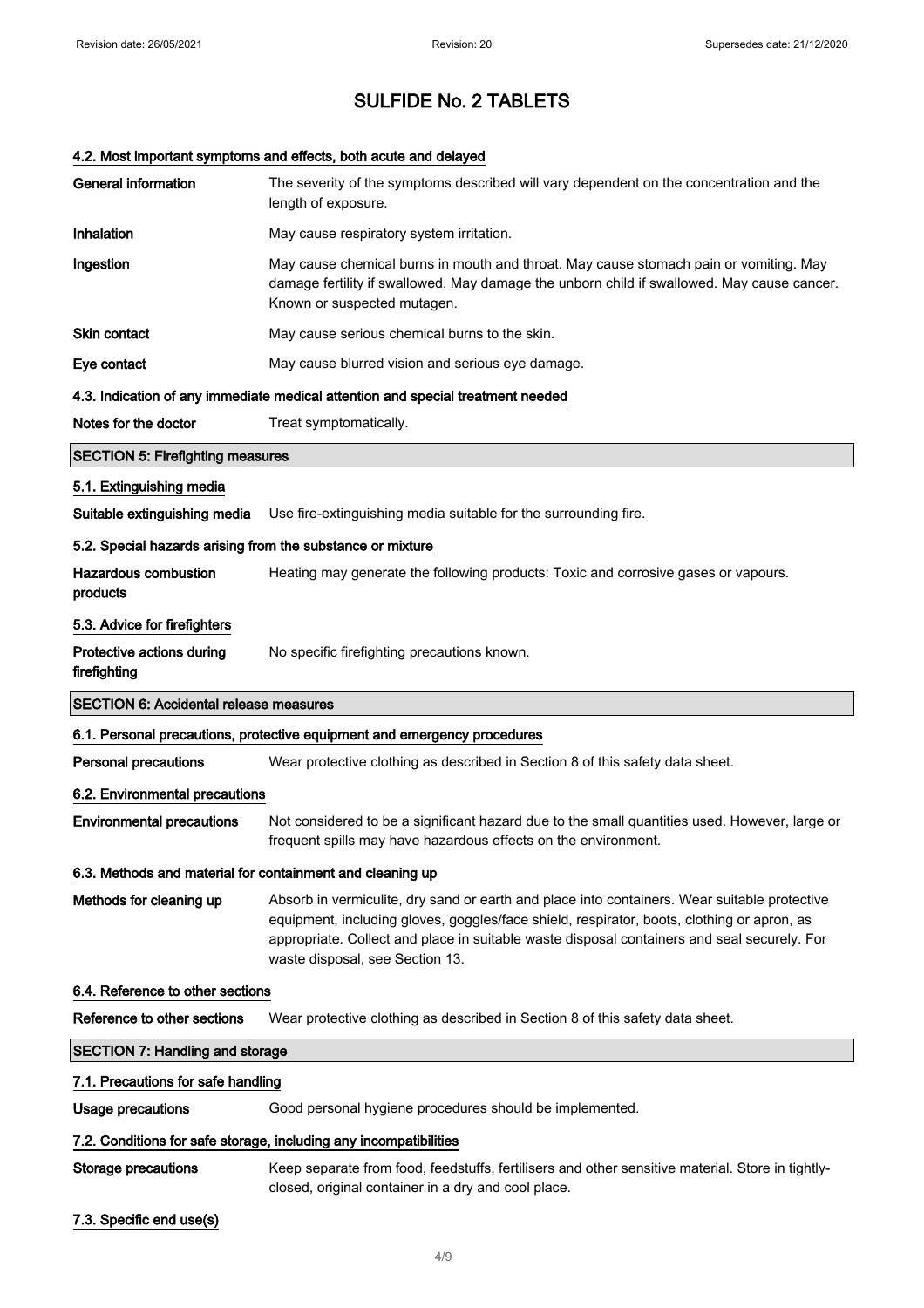Specific end use(s) The identified uses for this product are detailed in Section 1.2.

## SECTION 8: Exposure controls/Personal protection

#### 8.1. Control parameters

## Occupational exposure limits

## POTASSIUM DICHROMATE

Long-term exposure limit (8-hour TWA): WEL 0,05 mg/m<sup>3</sup> Short-term exposure limit (15-minute): WEL Carc, Sen

as Cr

WEL = Workplace Exposure Limit.

Carc = Capable of causing cancer and/or heritable genetic damage. Sen = Capable of causing occupational asthma.

#### 8.2. Exposure controls

| Protective equipment          |                                                                                                                                                                                                       |
|-------------------------------|-------------------------------------------------------------------------------------------------------------------------------------------------------------------------------------------------------|
|                               |                                                                                                                                                                                                       |
| Eye/face protection           | Eyewear complying with an approved standard should be worn if a risk assessment indicates<br>eye contact is possible. The following protection should be worn: Chemical splash goggles.               |
| Hand protection               | It is recommended that chemical-resistant, impervious gloves are worn. It is recommended<br>that gloves are made of the following material: Nitrile rubber.                                           |
| Hygiene measures              | No specific hygiene procedures recommended but good personal hygiene practices should<br>always be observed when working with chemical products. Wash promptly if skin becomes<br>contaminated.       |
| <b>Respiratory protection</b> | Due to the physical nature of this product, exposure by this route is unlikely. No specific<br>recommendations. Respiratory protection may be required if excessive airborne<br>contamination occurs. |

## SECTION 9: Physical and chemical properties

|                                             | 9.1. Information on basic physical and chemical properties          |
|---------------------------------------------|---------------------------------------------------------------------|
| Appearance                                  | Solid Tablet.                                                       |
| Colour                                      | Yellow.                                                             |
| Odour                                       | Odourless.                                                          |
| 9.2. Other information                      |                                                                     |
| Other information                           | No data available.                                                  |
| <b>SECTION 10: Stability and reactivity</b> |                                                                     |
| 10.1. Reactivity                            |                                                                     |
| <b>Reactivity</b>                           | There are no known reactivity hazards associated with this product. |
| 10.2. Chemical stability                    |                                                                     |
| <b>Stability</b>                            | Stable under the prescribed storage conditions.                     |
| 10.3. Possibility of hazardous reactions    |                                                                     |
| Possibility of hazardous<br>reactions       | No data available.                                                  |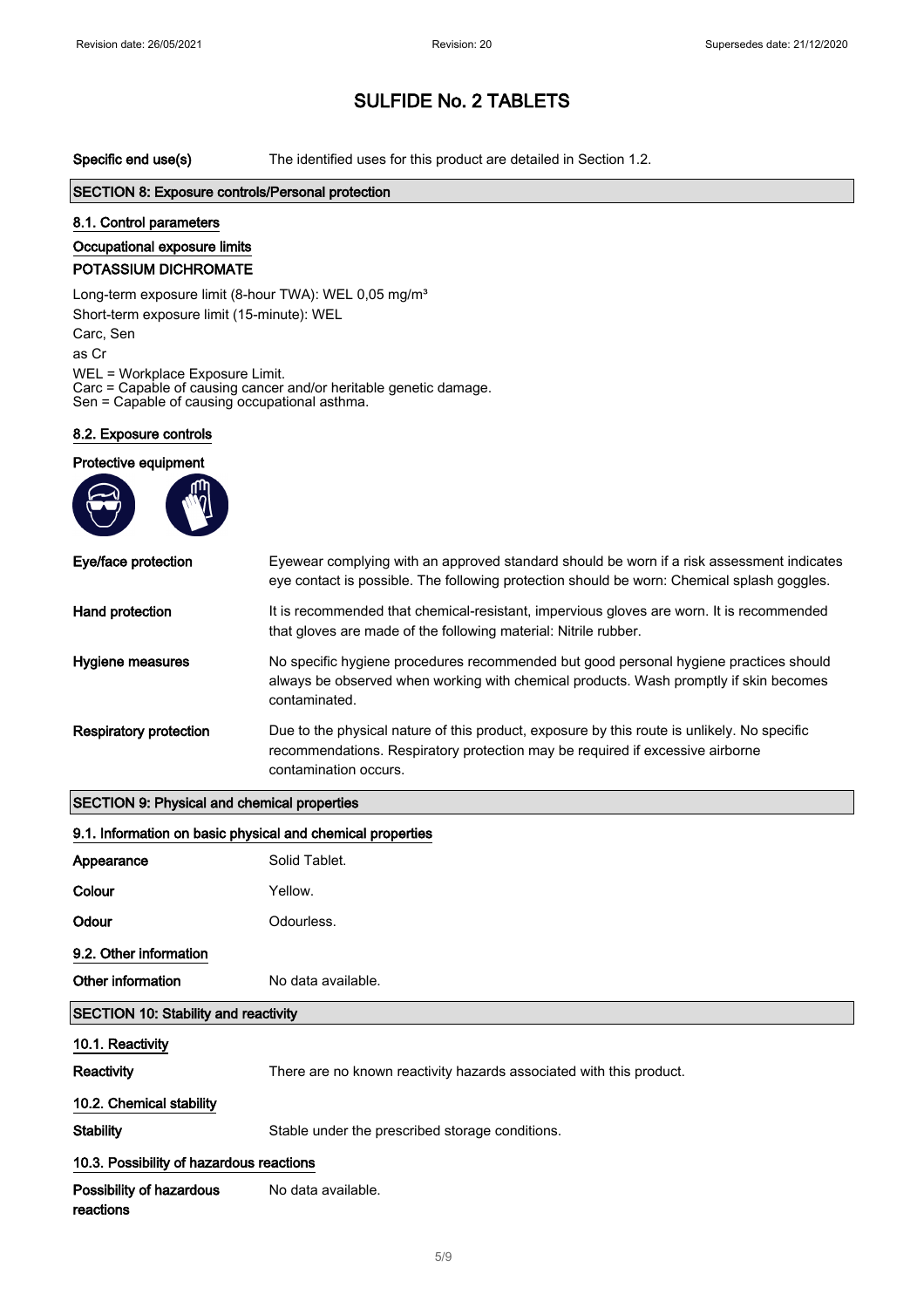| 10.4. Conditions to avoid                    |                                                                                                                                                     |
|----------------------------------------------|-----------------------------------------------------------------------------------------------------------------------------------------------------|
| Conditions to avoid                          | There are no known conditions that are likely to result in a hazardous situation.                                                                   |
| 10.5. Incompatible materials                 |                                                                                                                                                     |
| Materials to avoid                           | No specific material or group of materials is likely to react with the product to produce a<br>hazardous situation.                                 |
| 10.6. Hazardous decomposition products       |                                                                                                                                                     |
| Hazardous decomposition<br>products          | There are no anticipated hazardous decomposition products associated with this material.                                                            |
| <b>SECTION 11: Toxicological information</b> |                                                                                                                                                     |
| 11.1. Information on toxicological effects   |                                                                                                                                                     |
| <b>Toxicological effects</b>                 | This product is toxic. May cause genetic defects. May damage fertility if swallowed. May<br>damage the unborn child if swallowed. May cause cancer. |
| Other health effects                         | Causes severe skin burns and eye damage. May cause respiratory irritation.                                                                          |
| Acute toxicity - oral                        |                                                                                                                                                     |
| Summary                                      | May damage fertility if swallowed. May damage the unborn child if swallowed.                                                                        |
| ATE oral (mg/kg)                             | 50,909.09                                                                                                                                           |
| Acute toxicity - dermal<br>Summary           | Causes severe skin burns and eye damage.                                                                                                            |
| Acute toxicity - inhalation                  |                                                                                                                                                     |
| Summary                                      | May cause respiratory irritation.                                                                                                                   |
| <b>ATE inhalation (dusts/mists</b><br>mg/l)  | 26.67                                                                                                                                               |
| Skin corrosion/irritation<br>Summary         | Causes severe skin burns and eye damage.                                                                                                            |
|                                              |                                                                                                                                                     |
| Serious eye damage/irritation<br>Summary     | Causes serious eye damage.                                                                                                                          |

Respiratory sensitisation Summary May cause allergy or asthma symptoms or breathing difficulties if inhaled.

| Carcinogenicity       |                                                                                                                 |
|-----------------------|-----------------------------------------------------------------------------------------------------------------|
| Summary               | May cause cancer.                                                                                               |
| Reproductive toxicity |                                                                                                                 |
| Summary               | May damage fertility if swallowed. May damage the unborn child if swallowed.                                    |
| Inhalation            | May cause respiratory irritation. May cause allergy or asthma symptoms or breathing<br>difficulties if inhaled. |
| Ingestion             | May damage fertility if swallowed. May damage the unborn child if swallowed.                                    |
| Skin contact          | Causes severe skin burns and eye damage.                                                                        |
| Eve contact           | Causes serious eye damage.                                                                                      |

SECTION 12: Ecological information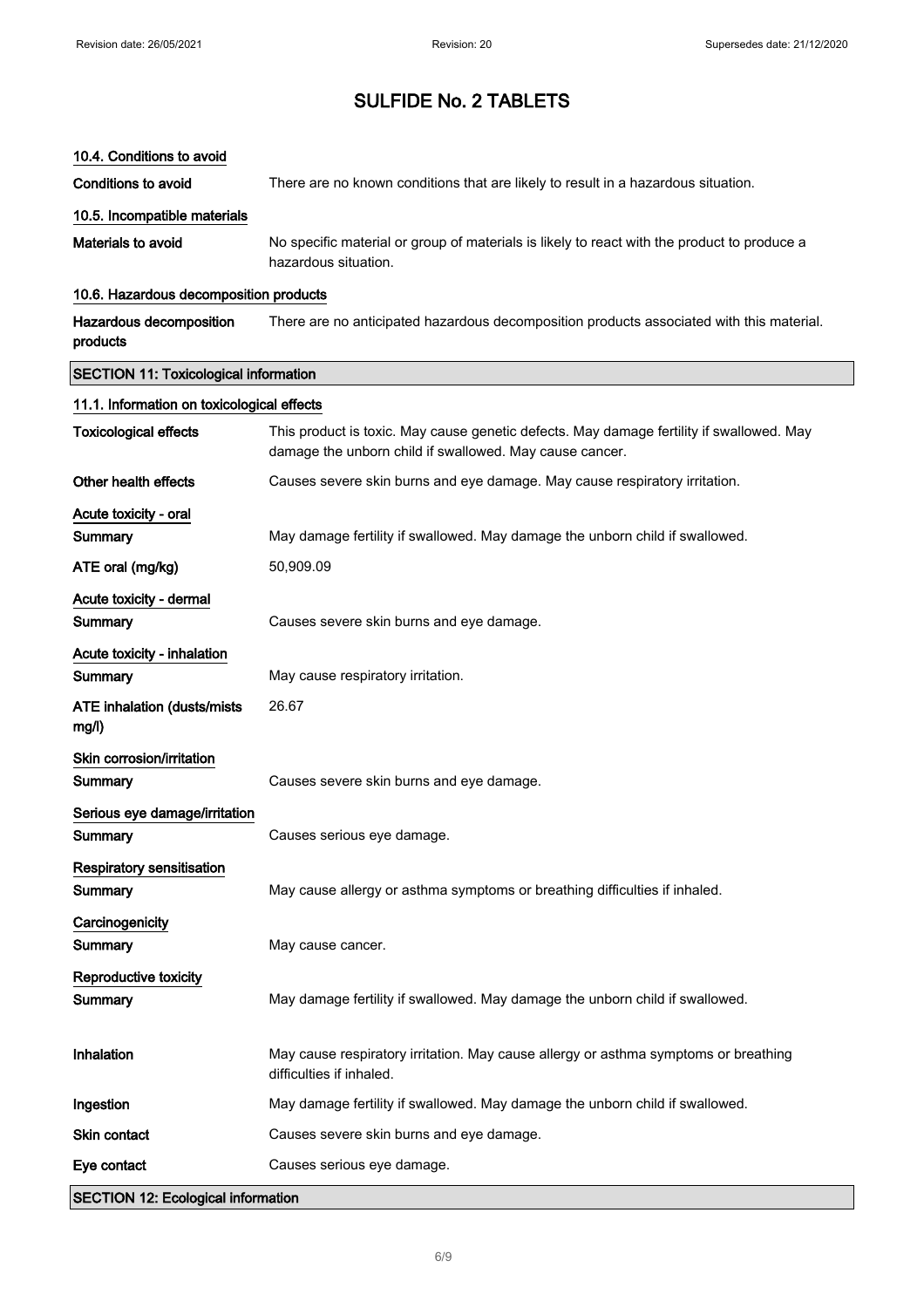# SULFIDE No. 2 TABLETS

| Ecotoxicity                                | Dangerous for the environment. May cause long-term adverse effects in the aquatic<br>environment. Not considered to be a significant hazard due to the small quantities used.                                                       |
|--------------------------------------------|-------------------------------------------------------------------------------------------------------------------------------------------------------------------------------------------------------------------------------------|
| 12.1. Toxicity                             |                                                                                                                                                                                                                                     |
| <b>Toxicity</b>                            | The product contains a substance which is harmful to aquatic organisms.                                                                                                                                                             |
| 12.2. Persistence and degradability        |                                                                                                                                                                                                                                     |
|                                            | Persistence and degradability There are no data on the degradability of this product.                                                                                                                                               |
| 12.3. Bioaccumulative potential            |                                                                                                                                                                                                                                     |
| <b>Bioaccumulative potential</b>           | No data available on bioaccumulation.                                                                                                                                                                                               |
| 12.4. Mobility in soil                     |                                                                                                                                                                                                                                     |
| <b>Mobility</b>                            | The product is soluble in water.                                                                                                                                                                                                    |
| 12.5. Results of PBT and vPvB assessment   |                                                                                                                                                                                                                                     |
| Results of PBT and vPvB<br>assessment      | This substance is not classified as PBT or vPvB according to current EU criteria.                                                                                                                                                   |
| 12.6. Other adverse effects                |                                                                                                                                                                                                                                     |
| Other adverse effects                      | None known.                                                                                                                                                                                                                         |
| <b>SECTION 13: Disposal considerations</b> |                                                                                                                                                                                                                                     |
| 13.1. Waste treatment methods              |                                                                                                                                                                                                                                     |
| <b>Disposal methods</b>                    | Dispose of waste to licensed waste disposal site in accordance with the requirements of the<br>local Waste Disposal Authority.                                                                                                      |
|                                            |                                                                                                                                                                                                                                     |
| <b>SECTION 14: Transport information</b>   |                                                                                                                                                                                                                                     |
| General                                    | This product is only classed as hazardous (excepted or limited quantity) when supplied in<br>bottles. When supplied in blister strips the product is not classified as specified below in the<br>air, sea and road transport notes. |
| Road transport notes                       | The product is not classified as packaged as per ADR section 3.5.1.4                                                                                                                                                                |
| Sea transport notes                        | The product is not classified as packaged as per IMDG section 3.5.1.4                                                                                                                                                               |
| Air transport notes                        | The product is not subject to the requirements of IATA as packaged based upon "De Minimis"<br>Quantities" as per IATA Dangerous Goods Regulations subsection 2.6.10.1                                                               |
| 14.1. UN number                            |                                                                                                                                                                                                                                     |
| UN No. (ADR/RID)                           | 1759                                                                                                                                                                                                                                |
| UN No. (IMDG)                              | 1759                                                                                                                                                                                                                                |
| UN No. (ICAO)                              | 1759                                                                                                                                                                                                                                |
| 14.2. UN proper shipping name              |                                                                                                                                                                                                                                     |
| Proper shipping name<br>(ADR/RID)          | CORROSIVE SOLID, N.O.S. (POTASSIUM HYDROGENSULPHATE, POTASSIUM<br>DICHROMATE)                                                                                                                                                       |
| Proper shipping name (IMDG)                | CORROSIVE SOLID, N.O.S. (POTASSIUM HYDROGENSULPHATE, POTASSIUM<br>DICHROMATE)                                                                                                                                                       |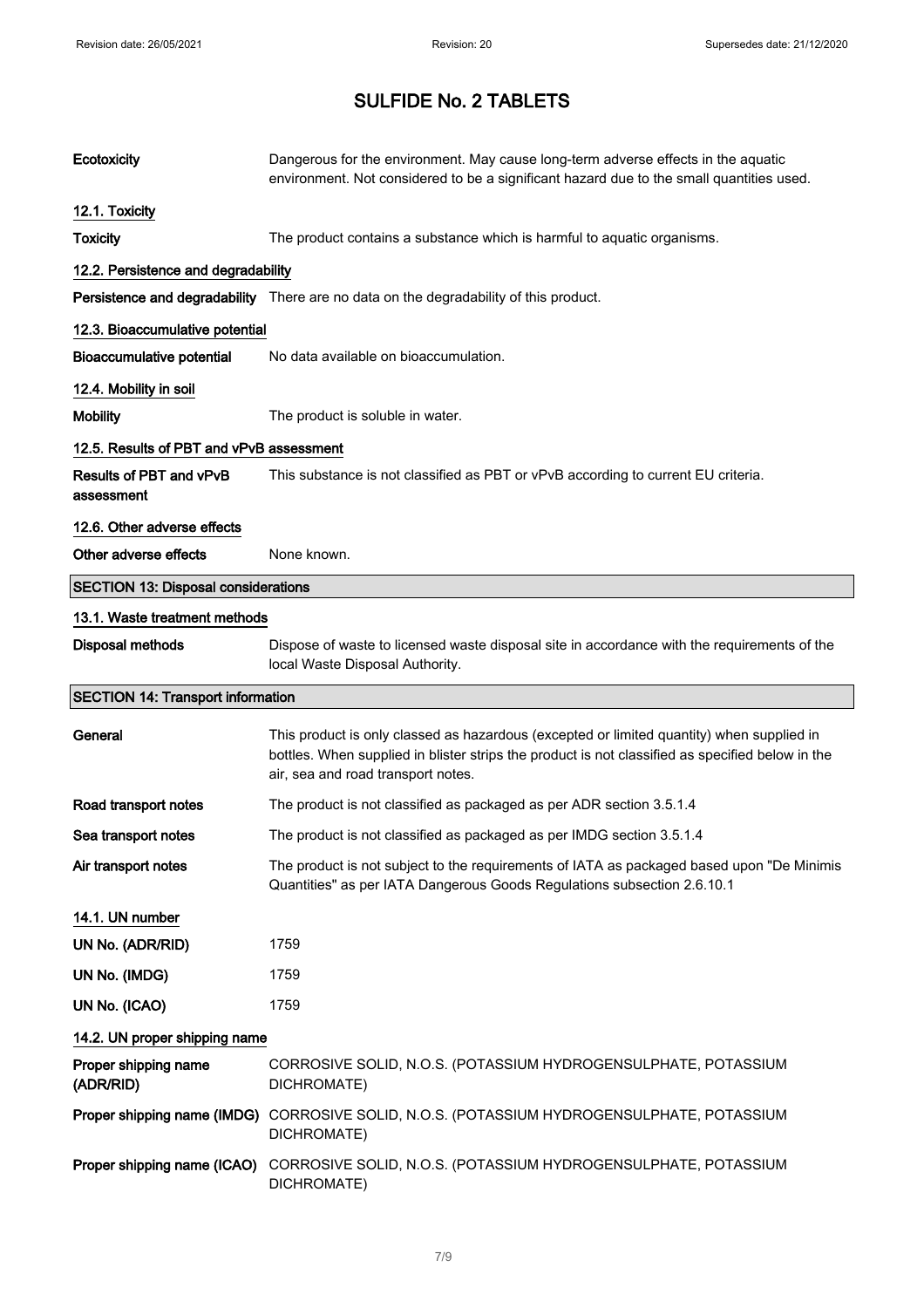| Proper shipping name (ADN) CORROSIVE SOLID, N.O.S. (POTASSIUM HYDROGENSULPHATE, POTASSIUM |
|-------------------------------------------------------------------------------------------|
| DICHROMATE)                                                                               |

| 14.3. Transport hazard class(es) |   |  |
|----------------------------------|---|--|
| <b>ADR/RID class</b>             | 8 |  |
| <b>ADR/RID label</b>             | 8 |  |
| <b>IMDG class</b>                | 8 |  |
| ICAO class/division<br>8         |   |  |
|                                  |   |  |

## Transport labels



| 14.4. Packing group          |   |
|------------------------------|---|
| <b>ADR/RID packing group</b> | Ш |
| <b>IMDG packing group</b>    | Ш |
| ICAO packing group           | Ш |
| 14.5. Environmental hazards  |   |

Environmentally hazardous substance/marine pollutant No.

| 14.6. Special precautions for user               |          |
|--------------------------------------------------|----------|
| EmS                                              | F-A. S-B |
| <b>Emergency Action Code</b>                     | 2X       |
| <b>Hazard Identification Number</b><br>(ADR/RID) | 80       |
| Tunnel restriction code                          | (E)      |

#### 14.7. Transport in bulk according to Annex II of MARPOL and the IBC Code

Transport in bulk according to Not applicable. Annex II of MARPOL 73/78 and the IBC Code

## SECTION 15: Regulatory information

## 15.1. Safety, health and environmental regulations/legislation specific for the substance or mixture

EU legislation Regulation (EC) No 1272/2008 of the European Parliament and of the Council of 16 December 2008 on classification, labelling and packaging of substances and mixtures (as amended).

## Guidance Safety Data Sheets for Substances and Preparations.

## 15.2. Chemical safety assessment

No data available.

## SECTION 16: Other information